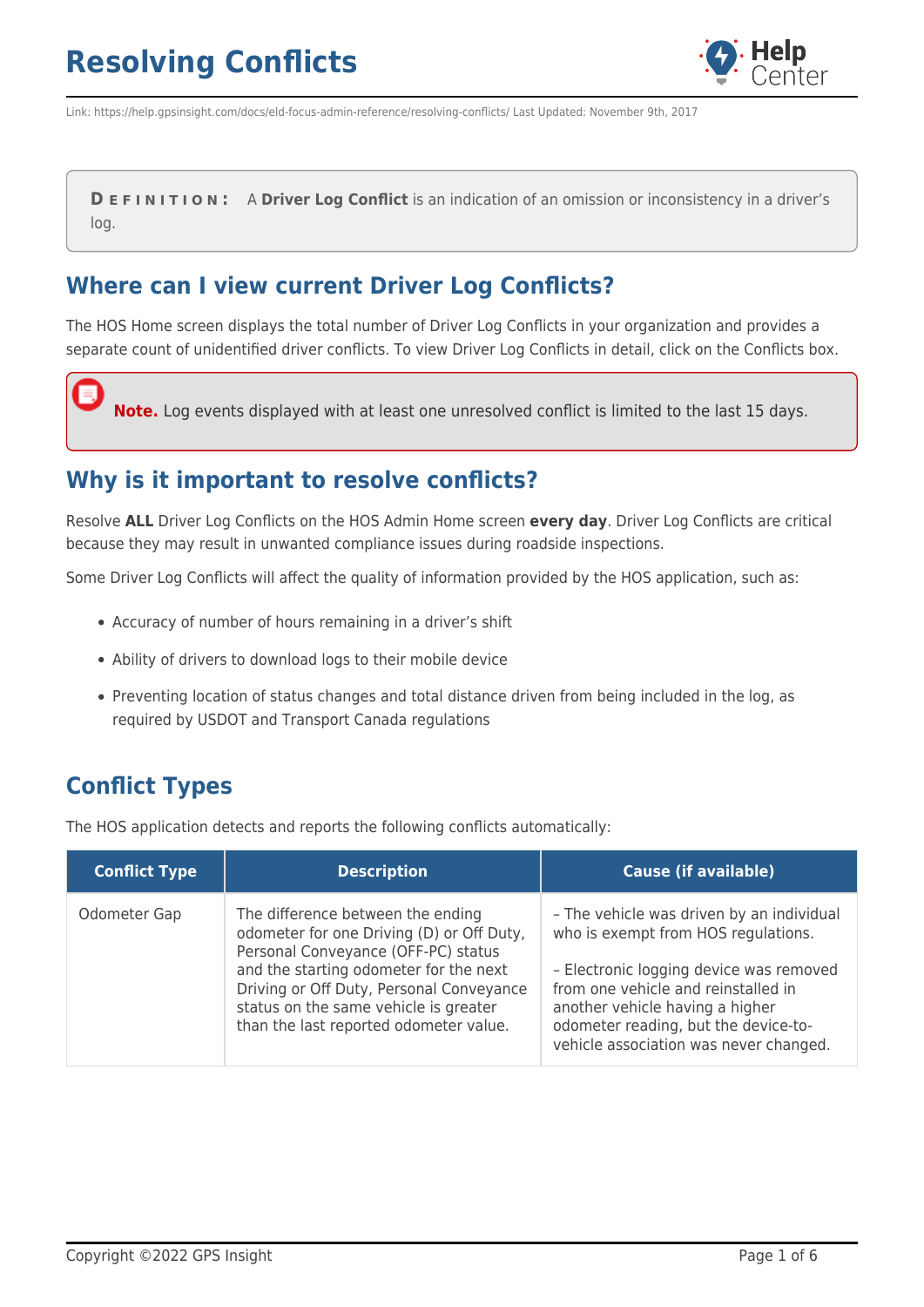

Link: https://help.gpsinsight.com/docs/eld-focus-admin-reference/resolving-conflicts/ Last Updated: November 9th, 2017

| <b>Conflict Type</b>            | <b>Description</b>                                                                                                                                                                               | <b>Cause (if available)</b>                                                                                                                                                                                                                                                                                                                                                                                                                         |
|---------------------------------|--------------------------------------------------------------------------------------------------------------------------------------------------------------------------------------------------|-----------------------------------------------------------------------------------------------------------------------------------------------------------------------------------------------------------------------------------------------------------------------------------------------------------------------------------------------------------------------------------------------------------------------------------------------------|
| Conflicting Driver<br>Activity  | A driver has two different duty statuses<br>that overlap.                                                                                                                                        | - A driver failed to sign out of the<br>electronic logging device when changing<br>vehicles, and one or both devices are<br>unable to communicate with the web<br>server (the vehicle is out of coverage<br>range). This can cause overlapping duty<br>statuses to be sent when communication<br>is resumed.<br>- An electronic logging device's system<br>time is incorrect, causing status changes<br>to be recorded with the wrong<br>timestamp. |
| Conflicting Vehicle<br>Activity | More than one driver has a Driving (D) or<br>Off Duty, Personal Conveyance (OFF-PC)<br>status for the same vehicle during a<br>particular time.                                                  | - Two electronic logging devices have<br>been provisioned with the same Vehicle<br>ID.<br>- Electronic logging device's system time<br>was changed, causing status changes to<br>be recorded with the wrong timestamp.                                                                                                                                                                                                                              |
| Decreasing<br>Odometer          | An odometer value for a Driving (D) or<br>Off Duty, Personal Conveyance (OFF-PC)<br>status is less than an odometer value for<br>an earlier D or Off Duty, OFF-PC status on<br>the same vehicle. | - Electronic logging device was removed<br>from one vehicle and reinstalled in<br>another vehicle, without changing the<br>device-to-vehicle association.<br>- Vehicle's odometer has rolled over.                                                                                                                                                                                                                                                  |
| Gap in Log                      | A time period exists for which the driver<br>has no duty status recorded.                                                                                                                        | - User has deleted one or more duty<br>statuses from the driver's log.<br>- Problem with the vehicle's data bus (or<br>systems that read/report data from the<br>bus) preventing the mobile application<br>from recording any duty status.                                                                                                                                                                                                          |
| Missing Location                | A status change was recorded without<br>location information.                                                                                                                                    | The vehicle was out of GPS coverage<br>when it stopped or started moving (e.g.,<br>parking garage), and data was sent<br>before the driver could enter the location<br>manually.                                                                                                                                                                                                                                                                    |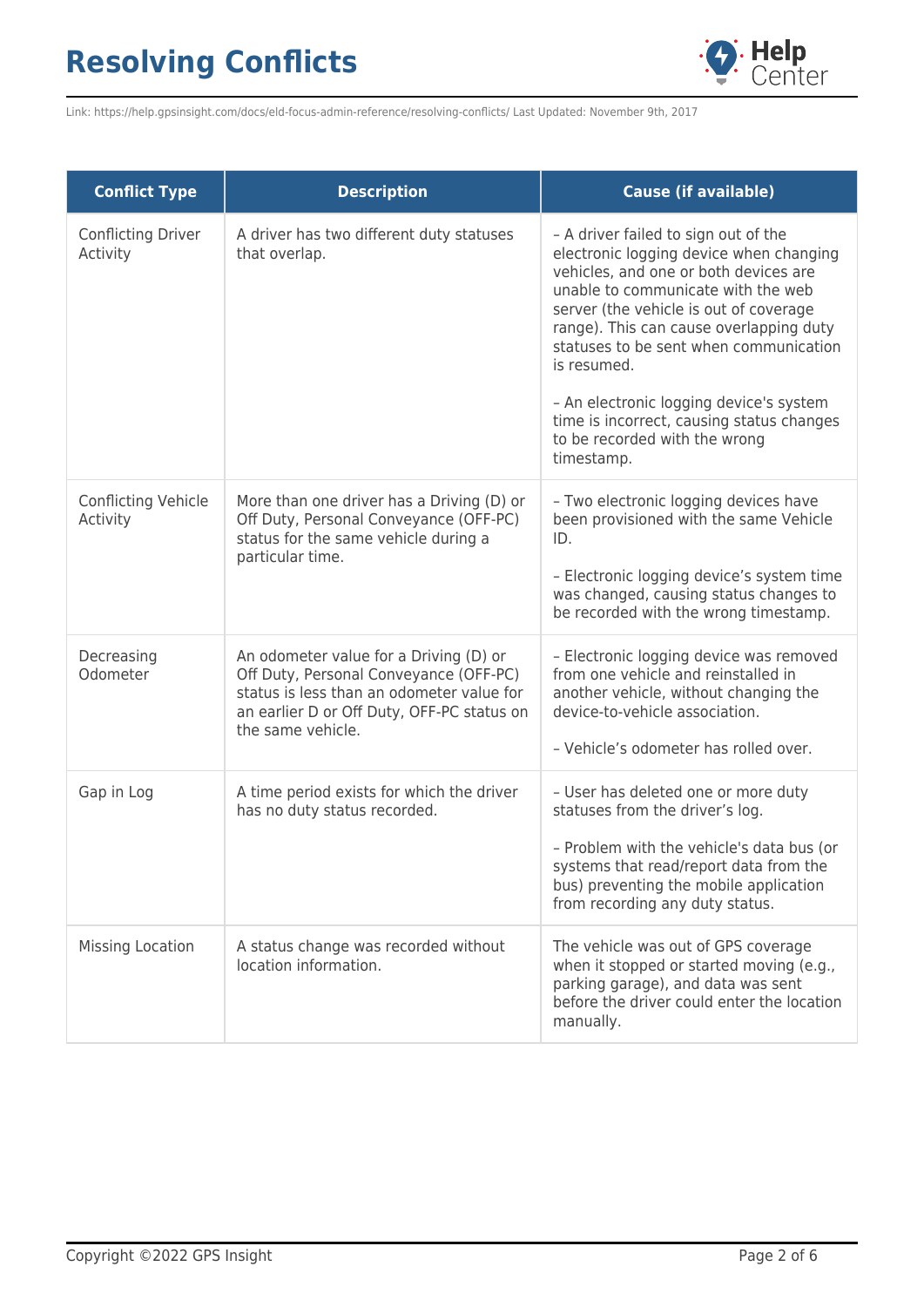

Link: https://help.gpsinsight.com/docs/eld-focus-admin-reference/resolving-conflicts/ Last Updated: November 9th, 2017

| <b>Conflict Type</b>         | <b>Description</b>                                                                                                                | <b>Cause (if available)</b>                                                                                                                                                                                                                                                         |
|------------------------------|-----------------------------------------------------------------------------------------------------------------------------------|-------------------------------------------------------------------------------------------------------------------------------------------------------------------------------------------------------------------------------------------------------------------------------------|
| Missing Midnight<br>Odometer | A Driving (D) status starts on one day<br>and continues into the next day with no<br>odometer reading recorded at midnight.       | - User edited the driver's log and added<br>a new Driving (D) status when the next<br>subsequent duty status already had a<br>start time after midnight the following<br>day.                                                                                                       |
|                              |                                                                                                                                   | - User reassigned the driver to a home<br>terminal in a different time zone, or<br>changed time zone settings for the<br>driver's current home terminal.                                                                                                                            |
|                              |                                                                                                                                   | - Problem with the vehicle's data bus (or<br>systems that read and report data from<br>the bus) has prevented the electronic<br>logging device from recording the<br>odometer at midnight.                                                                                          |
| Missing Odometer             | A Driving (D) or Off Duty, Personal<br>Conveyance (OFF-PC) status is missing<br>either a starting or an ending odometer<br>value. | - Problem with the vehicle's data bus (or<br>systems that read and report data from<br>the bus), which has prevented the<br>electronic logging device from recording<br>the odometer at the start or end of the<br>duty status.                                                     |
| <b>Unidentified Driver</b>   | A Driving (D) status is recorded but not<br>added to a driver's log.                                                              | - The driver forgot to sign in to the<br>electronic logging device before<br>beginning a trip.<br>- Multiple drivers were signed in to the<br>electronic logging device, but none of<br>them indicated which was the primary<br>driver/vehicle operator before beginning<br>a trip. |

## **How Do I Resolve Driver Log Conflicts?**

For the purposes of this document, you'll learn how to resolve the most common of these conflicts: Missing Location and Unidentified Driver.

### **Resolving a Missing Location Conflict**

In order to resolve a missing location conflict, you need to know where the vehicle was at the given time. You can obtain this information in a number of ways, such as contacting the driver to get the information. In our example below, we cross-reference the event with data obtained from the GPS device using the Activity Detail report in the GPS Portal.

### **To resolve a missing location conflict:**

1. Click on the **Conflicts** box from the Home screen.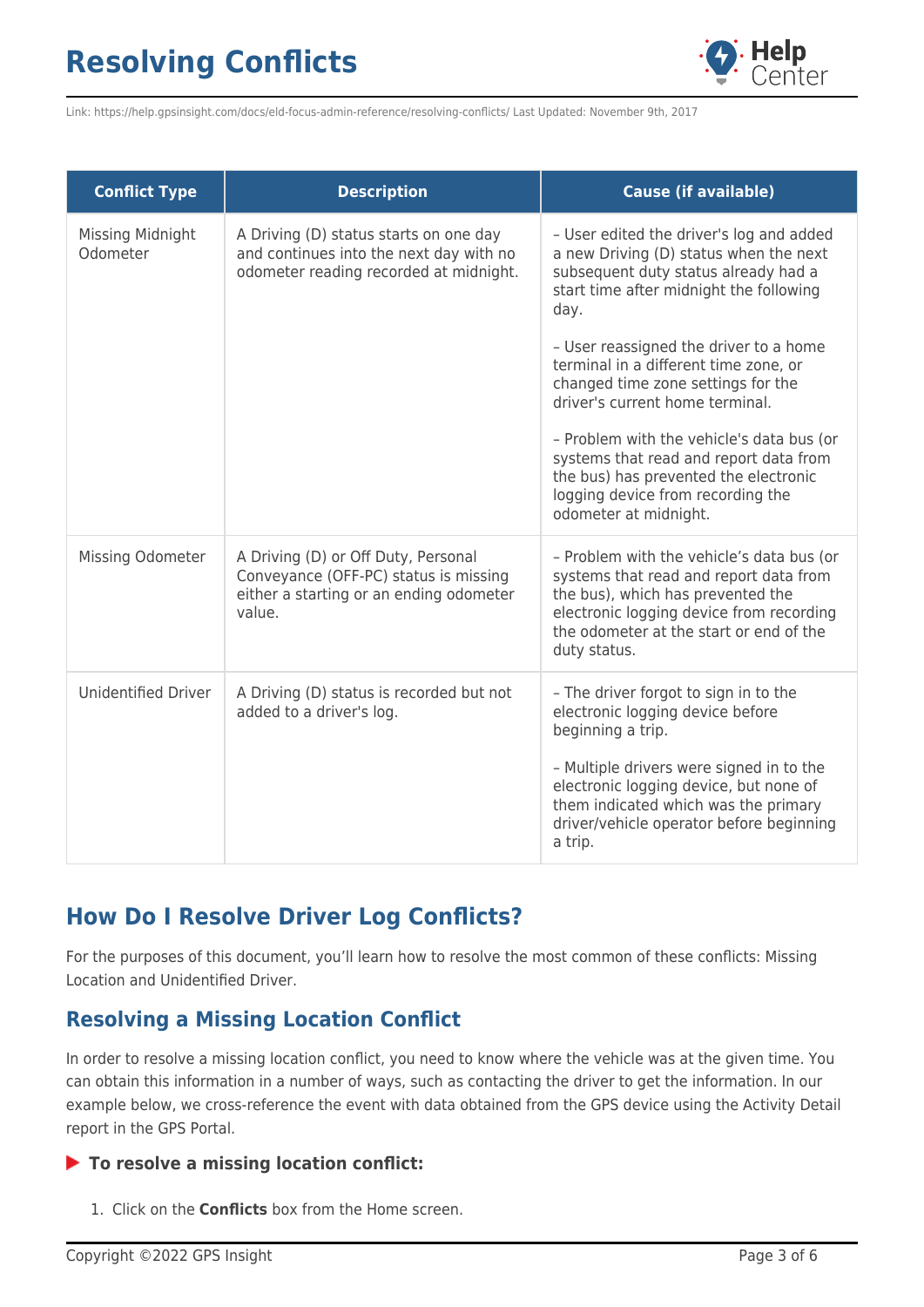

Link: https://help.gpsinsight.com/docs/eld-focus-admin-reference/resolving-conflicts/ Last Updated: November 9th, 2017

**Note.** Selecting the Conflicts box from the Home Screen provides a list of unresolved conflicts. If accessing the Conflicts Report from the HOS menu, set your parameters, and click **View**.

The Conflicts Report page appears.

- 2. Take note of the **Vehicle ID** and **End Time**, and return to the GPS Portal in another browser tab.
- 3. Run an **Activity Detail Report** for the identified vehicle on the date in question.
- 4. Within the Activity Detail Report, locate the line item for the time in question, and make note of the city and state.
- 5. Return to the HOS Admin Portal in another browser tab.
- 6. Click on the date of any row containing a Missing Location conflict.

The log details for the driver with the missing location appears.

7. Click the pencil icon for the row containing the Missing Location conflict.

The Change Status details page appears.

**Note.** Required fields on this screen vary depending on the status type, but all statuses require a location.

- 8. Select a Location Type of City/State, then enter the city and state that most accurately represents the driver's location at that time.
- 9. In the **Reason for Change** box, add notes explaining your change. This note will appear on the edited logs once the proposed edit has been accepted by the driver.
- 10. Click **Save**.

The proposed edit appears on the driver's log with a Record Status of **Inactive – Requested**.

**For AOBRD users:**This edit will be automatically accepted the next time the driver signs in.

- Proposed edits **accepted** by a driver appears on their log with a Record Status of **Active**.
- Proposed edits **rejected** by a driver appears on their log with a Record Status of **Inactive Rejected**.

**For AOBRD users:** Proposed edits sent to a driver will appear on the log with a Record Status of **AOBRD**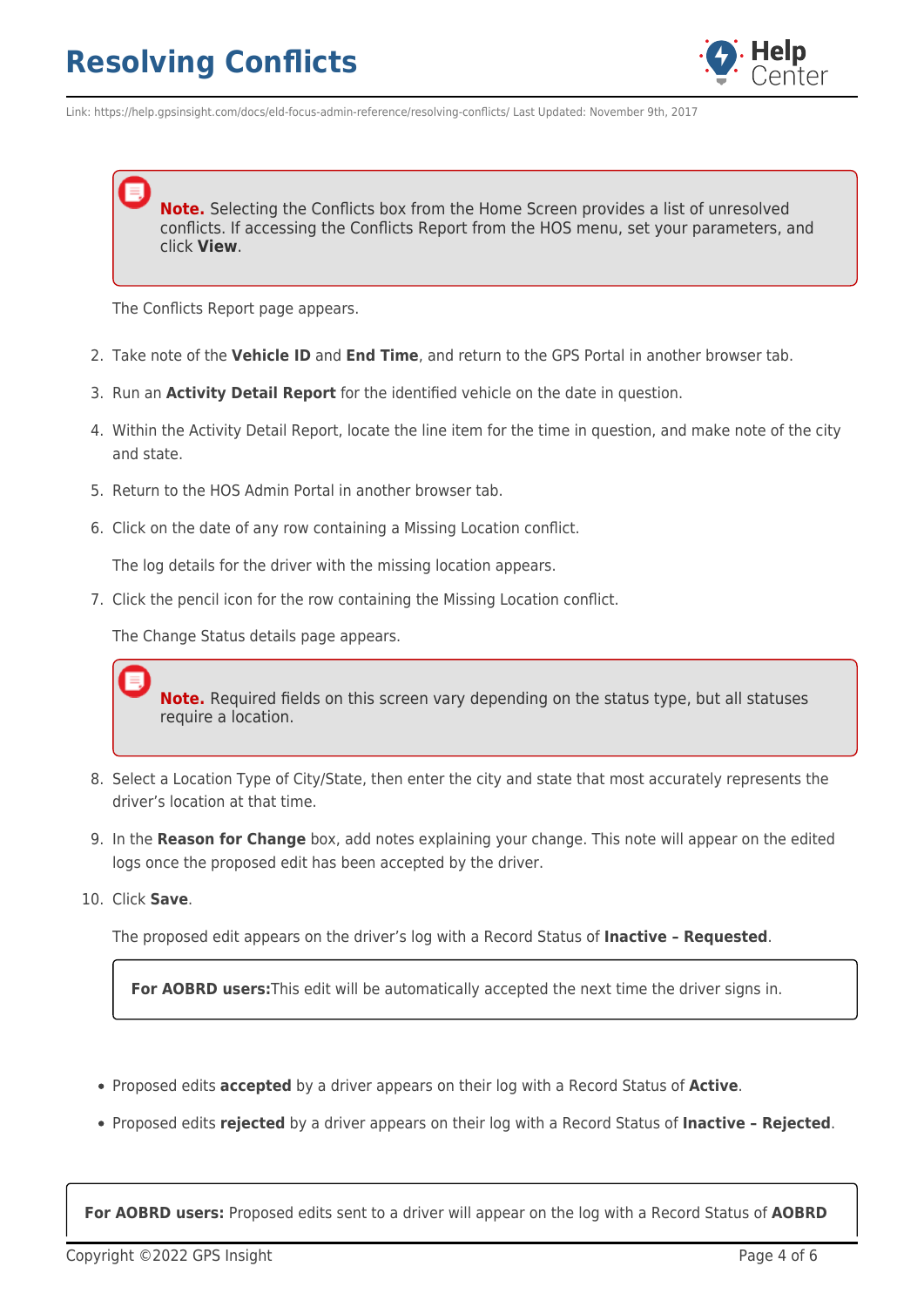

Link: https://help.gpsinsight.com/docs/eld-focus-admin-reference/resolving-conflicts/ Last Updated: November 9th, 2017

#### **Accepted**.

### **Resolving an Unidentified Driver Conflict**

In order to resolve an Unidentified Driver Conflict, you need to know which driver was operating the vehicle at the given time. You can obtain this information in a number of ways, such as contacting the driver, reviewing schedules, or cross-referencing the event with data obtained from the GPS device using the Activity Detail Report in the GPS portal (requires that you either use driver assignment or that drivers do not switch vehicles). In our example below, we rely on the Driver Vehicle Usage Report in the HOS Admin Portal.

**For AOBRD users:** This conflict is referred to as Unidentified Driver conflict.

#### **To resolve an unidentified driver conflict:**

1. Click on the **Conflicts** box from the Home screen.

**Note.** You can also access the Conflicts report from the HOS drop-down menu.

- 2. From the Conflicts Report screen, change the **Driver** drop-down to **Unidentified Driver**, and click **View**.
- 3. From the list of results, click the date next to an Unidentified Driver conflict.

The Conflict Resolution page appears.

- 4. From the driver's event log, locate the line item with an unidentified driver conflict.
- 5. Make note of the Vehicle ID and the End Time.
- 6. Hover your mouse over **HOS**, then hover over the **Driver Vehicle Usage Report** menu item, right-click, and click to open in a new browser tab.
- 7. On the Driver Vehicle Usage Report screen, enter the **Vehicle ID**, and adjust the **Start Date** as needed.
- 8. Click **View**.
- 9. From the list of results, click the driver's name for the day in question.

**Note.** If no results appear, the system does not have any record of a driver using that vehicle on that day. In that case, it may mean the driver forgot to sign in for the entire duration of his or her shift. You may need to review your shift schedule and contact the scheduled driver to confirm his or her shift activity. In that instance, skip to step 11.

10. Review the driver's log for the day in question. The details in the log may indicate a sign in failure item, which can confirm that the selected driver was operating the vehicle at that time.